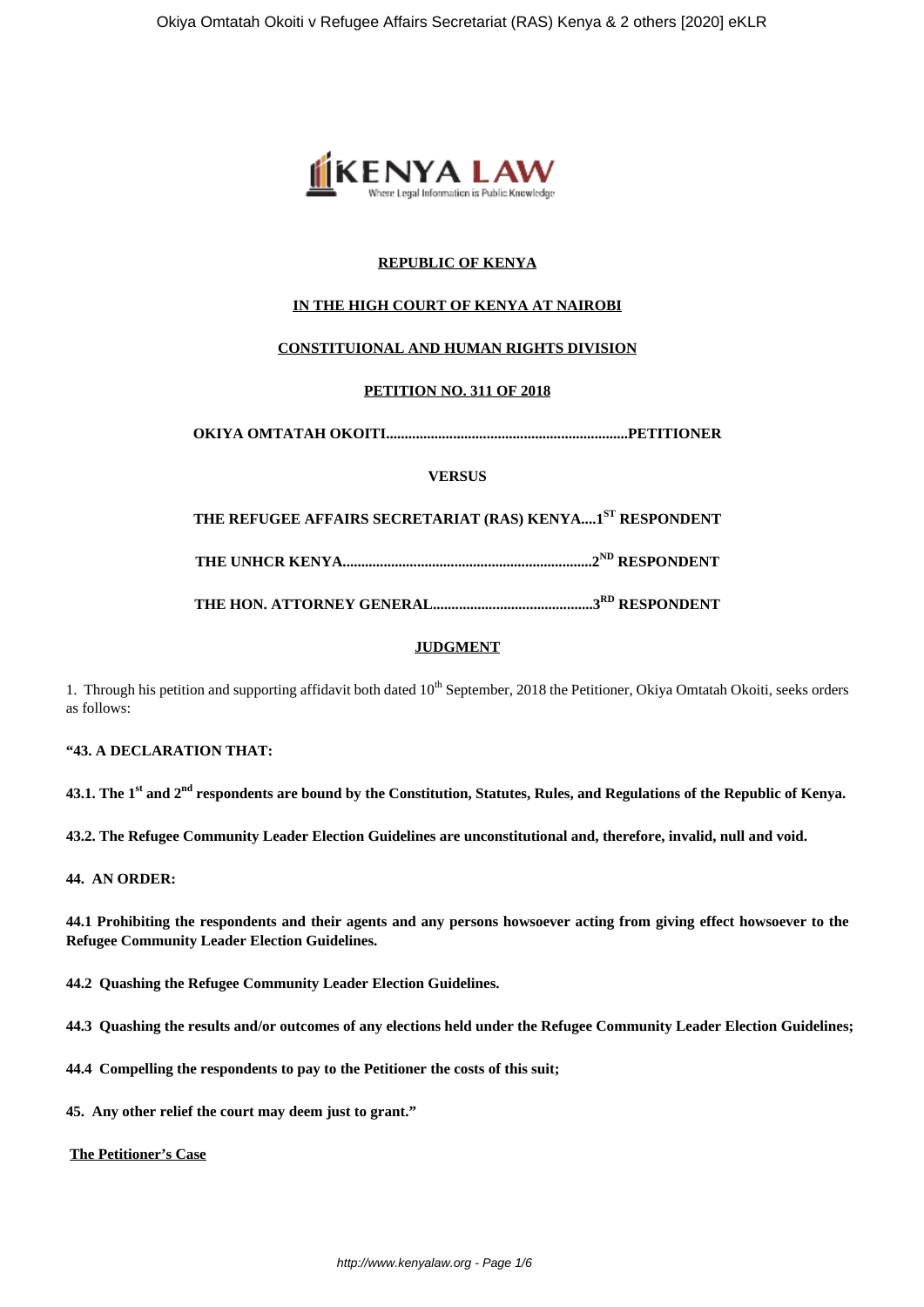### Okiya Omtatah Okoiti v Refugee Affairs Secretariat (RAS) Kenya & 2 others [2020] eKLR

2. The petition is filed on behalf of representatives of various refugee groups in Kenya, which approached the Petitioner who is the Executive Director of Kenyans for Justice and Development (KEJUDE) Trust seeking intervention in resolving a dispute revolving around the Refugee Community Leader Election Guidelines (hereinafter simply referred to as the Guidelines) issued by the the Refugee Affairs Secretariat (RAS) Kenya (1<sup>st</sup> Respondent) and UNHCR Kenya (2<sup>nd</sup> Respondent). The Attorney General is the 3<sup>rd</sup> Respondent.

3. The Petitioner's case is that the representatives of the refugee communities raise concern over the Guidelines, which require leaders of refugee groups in Kenya to be elected solely based on their areas of residence as opposed to the previous practice whereby refugee communities elected leaders based on their ethnicity or nationality. According to the Petitioner, the new Guidelines deny the refugees true representation. Further, that the requirement by the Guidelines for the candidates to apply for nomination and clearance online in order to vie for the elective positions denies the refugee communities the opportunity to vet and nominate the candidates of their choice.

4. The Petitioner aver that Articles 10(2)(a), 118, 201(a), 221 and 232(1)(d) of the Constitution were violated by the respondents as there was no public participation in the enactment of the Guidelines. It is further the Petitioner's case that Article 24 of the Constitution has been infringed as the Guidelines do not meet the threshold for the limitation of the enjoyment of rights and fundamental freedoms in the Bill of Rights, including the right to freedom of association under Article 36, and the right to fair administrative action under Article 47(1).

5. It is also averred that the 1<sup>st</sup> and 2<sup>nd</sup> respondents have violated sections 3, 4 and 5 of the Fair Administrative Action Act, 2015; and sections 4, 5, 6, 7 and 8 of the Statutory Instruments Act, 2013.

6. The Petitioner filed a supplementary affidavit dated  $23<sup>rd</sup>$  October, 2018 in support of the petition and in response to the  $1<sup>st</sup>$ Respondent's replying affidavit.

## **The 1st Respondent's Response**

7. The 1<sup>st</sup> Respondent opposed the petition through a replying affidavit sworn by Kodeck Makori on  $8<sup>th</sup>$  October, 2018. It is deposed that prior to the implementation of the Guidelines the 1<sup>st</sup> Respondent, and other stakeholders involved in the administration and protection of the refugee community in urban centres, undertook broad and extensive sensitization exercise within the refugee community.

8. The 1<sup>st</sup> Respondent asserts that the purpose of conducting the election of refugee community leaders based on areas rather than ethnicity or nationality is to foster unity among the diverse refugee tribes and nationalities. It is further asserted that the Guidelines do not bar refugees from having their own internal structures of leadership as the Guidelines were only intended to give general directions as to how refugee elections would be conducted and not to impose leaders on the community. The 1<sup>st</sup> Respondent assures the Court that the choice of leaders is still within the control of the refugees.

9. It is contended that if the petition is allowed, it would deny refugees the right to elect and be represented by persons of their choice. Further, that the right to freedom of association is not an absolute right and can be limited for purposes of public order.

10. The 1<sup>st</sup> Respondent asserted that the petition is deficient, does not disclose a justifiable cause to warrant intervention by this Court and should be dismissed with costs to the respondents.

#### **The Petitioner's Submissions**

11. The Petitioner through his written submissions dated 23rd October, 2018 relies on Articles 2(1), 2(4), 3(1), 10(1) and 20(1) of the Constitution in urging that the respondents are bound by the Constitution and other laws of the land.

12. Turning to his claim that the Guidelines were not a product of public participation, the Petitioner submits that the 1<sup>st</sup> Respondent admitted that there was no public participation but that it instead undertook civic education on the Guidelines. The Petitioner asserts that the legal requirement for public participation cannot be overlooked and therefore the Guidelines should be quashed in *toto.*

13. The Petitioner supports his argument by reference to Articles 10, 47, 73(1)(b) and 232(1)(d) of the Constitution; sections 2, 3, 4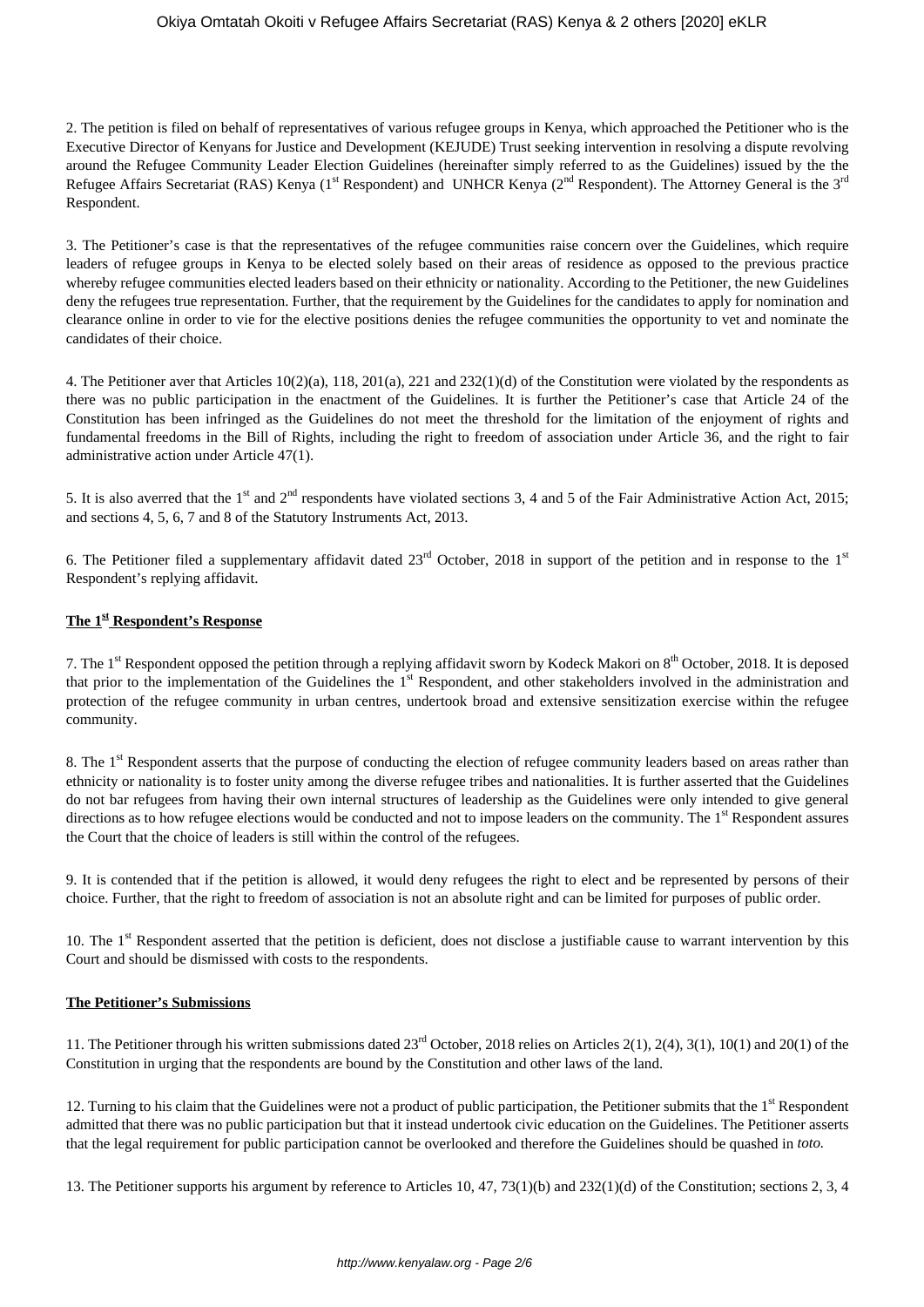and 5 of the Fair Administrative Action Act; and the Public Service Commission's "*Guidelines for Public Participation in Policy Formulation*." The Petitioner further relies on several national and international decisions on the matter of public participation including **Republic v Ministry of Finance & another Ex Parte Nyong'o Nairobi [2007] KLR 229; Kenya Union of Domestic, Hotels, Education and Allied Workers (Kudhehia Workers) v Salaries and Remuneration Commission, Petition No. 294 of 2013; Doctors for Life International v Speaker of the National Assembly & others [2006] ZACC 11;** and **Minister of Health & another v New Clicks South Africa (Pty) Ltd & others 2006 (2) SA 311 (CC).** 

14. The Petitioner additionally contend that because the Guidelines were enacted through a flawed process, they are unconstitutional and therefore invalid, null and void *ab initio.* Further, that the Guidelines are void to the extent that they negatively impact on the Bill of Rights and in particular the rights under Articles 27, 28, 29(d), 47 and 56(a) of the Constitution.

15. The Petitioner also submit that there existed a legitimate expectation that the  $1<sup>st</sup>$  and  $2<sup>nd</sup>$  respondents would execute their mandate strictly in accordance with the Constitution and statutory law. Further, that it was expected that the two respondents would subject the proposal to change the system of electing the leaders of refugees to substantive debate by the stakeholders and the general public.

16. The Petitioner urge that because the respondents acted *ultra vires* the provisions of the Constitution in holding the election for refugee leaders on  $11<sup>th</sup>$  and  $12<sup>th</sup>$  September, 2018, the elections were invalid, null and void. Reliance is placed on the decision in **Anand Prakash and Anr v Assistant Registrar, 27 January 1996.**

17. Finally, the Petitioner ask the Court to award him costs stating that the petition has merit and the orders sought ought to be granted. He additionally submitted that since this is a suit between a private citizen and the State, costs should not be awarded to the respondents even if the Court finds in their favour. The Petitioner supports his arguments by relying on the decisions in **Erick Okeyo v County Government of Kisumu & 2 others [2014] eKLR;** and **Boiwatch Case [2009] ZACC 14.**

# **The 1st and 3rd Respondents' Submissions**

18. The  $1<sup>st</sup>$  and  $3<sup>rd</sup>$  respondents through their submissions dated  $20<sup>th</sup>$  December, 2018 argue that State agencies have discretion in developing a programme for public participation that is coherent with the nature of the subject matter. They state that in this instance, upon issuing the Guidelines, the respondents jointly undertook extensive public awareness exercise through public forums and sensitization campaigns among the refugee communities.

19. It is asserted that the persons represented by the Petitioner were afforded reasonable opportunity to be involved in the review and sensitisation process and had adequate say in the implementation of the Guidelines. The respondents support their submissions by reference to the decisions in **John Muraya & 501 others v Minister for State for Provincial Administration & Internal Security & 4 others [2014] eKLR; Matatiele Municipality & others v President of the Republic of South Africa & others [2006] ZACC 12; Land Access Movement of South Africa Association for Rural Development & others v Chairperson of the National Council of Provinces & others [2016] ZACC 22; Minister of Health & another v New Clicks South Africa (Pty) Ltd & others 2006 (2) SA 311 (CC);** and **Electronic Cargo Tracking System (ECTS) Providers Association of Kenya & 9 others v Kenya Revenue Authority [2017] eKLR.**

20. It is further contended that the Petitioner has not demonstrated to this Court how the respondents failed to achieve public participation. Further, that public participation does not mean that particular public views must prevail.

21. On the Petitioner's claim that the doctrine of legitimate expection was violated, the respondents retort that the Petitioner did not establish that a legitimate expectation arose from the previous practice of conducting elections based on ethnicity. The respondents opine that the elections in the refugee community are not a matter of right.

22. The respondents assert that to demand refugee elections based on ethnicity would be tantamount to eroding Kenya's national system of elections which is based on regional delimitations and not ethnic groups.

23. According to the 1<sup>st</sup> and 3<sup>rd</sup> respondents, the Petitioner is not entitled to the reliefs sought as he has failed to establish violation of the Constitution and the relevant law on public participation as alleged, and has failed to establish that there is a legitimate expectation capable of sustaining the claim in this petition. The  $1<sup>st</sup>$  and  $3<sup>rd</sup>$  respondents are therefore of the firm view that the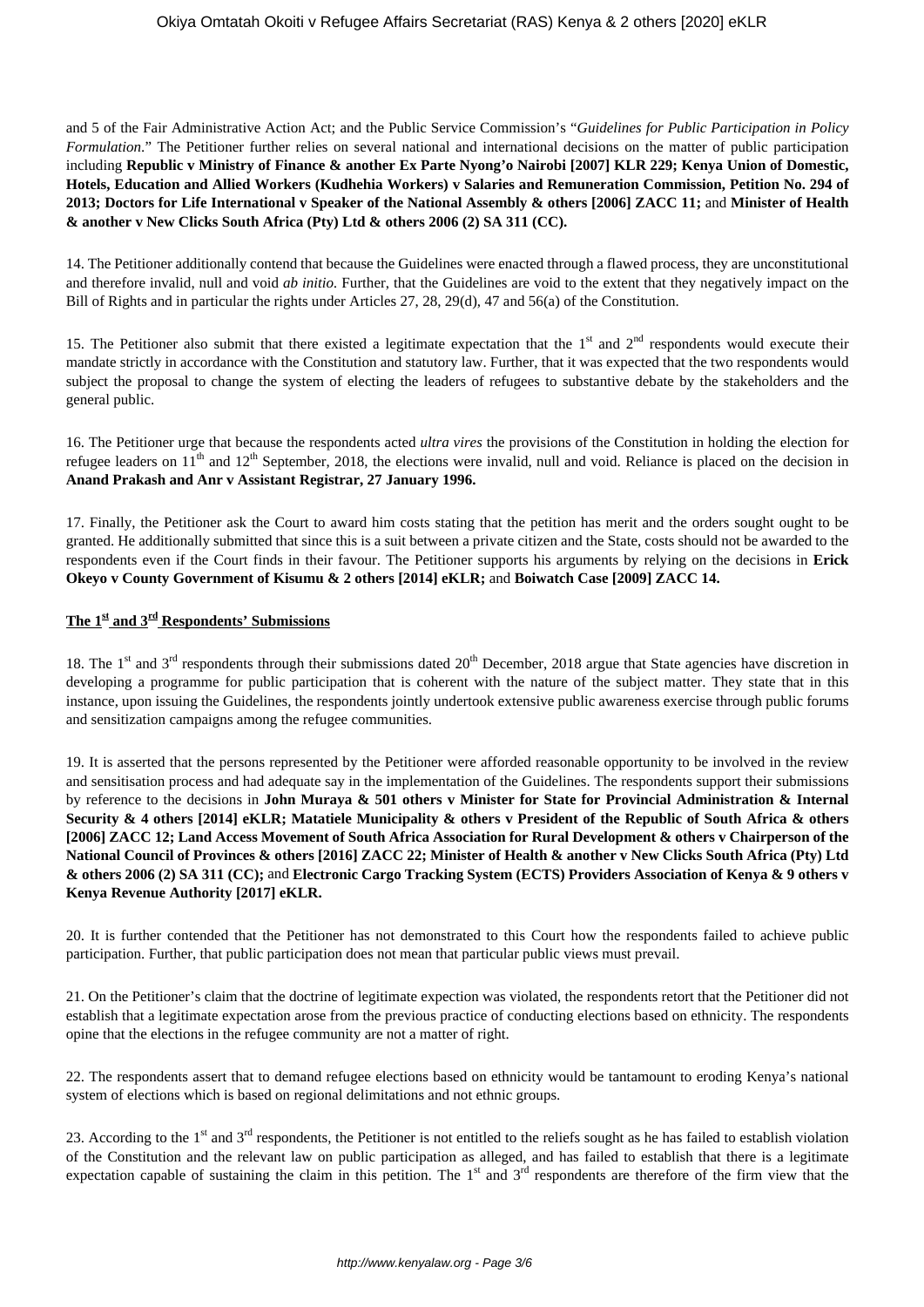Petitioner is not entitled to the reliefs sought.

## **The Analysis and Determination**

24. The eminent question for the determination of the Court in this petition is whether the Guidelines were subjected to public participation. The debate between the parties herein is whether the election sensitization exercise undertaken by the  $1<sup>st</sup>$  Respondent from  $30<sup>th</sup>$  July, 2018 to 4<sup>th</sup> August, 2018 amounted to public participation.

25. The  $1<sup>st</sup>$  and  $3<sup>rd</sup>$  respondents argue that the refugee community members were afforded reasonable opportunity to be involved in the review and sensitisation process and had an adequate say in the implementation of the Guidelines. However, the Petitioner submit that the civic education carried out by the respondents is not equivalent to the public participation that was required in the development of the impugned Guidelines.

26. The parties have submitted extensively on the meaning and significance of public participation and therefore I see no need to reflect too much on the matter. Article 10 of the Constitution establishes public participation as a national value and principle of governance. State organs, State officers, public officers and all persons are therefore bound to engage in public participation when making or implementing public policy decisions, such as the Guidelines herein.

27. In the case of **Doctors for Life International v Speaker of the National Assembly & others [2006] ZACC 11,** the Court held:

**"90. The right to political participation is a fundamental human right, which is set out in a number of international and regional human rights instruments. In most of these instruments, the right consists of at least two elements: a general right to take part in the conduct of public affairs; and a more specific right to vote and/or to be elected….**

**91. Significantly, the ICCPR guarantees not only the 'right' but also the 'opportunity' to take part in the conduct of public affairs. This imposes an obligation on states to take positive steps to ensure that their citizens have an opportunity to exercise their right to political participation."**

28. Furthermore, in the case of **Republic v County Government of Kiambu Ex parte Robert Gakuru & another [2016] eKLR** the Court held that:

**"50. However, it must be appreciated that the yardstick for public participation is that a reasonable opportunity has been given to the members of the public and all interested parties to know about the issue and to have an adequate say. It cannot be expected of the legislature that a personal hearing will be given to every individual who claims to be affected by the laws or regulations that are being made. What is necessary is that the nature of concerns of different sectors of the parties should be communicated to the law maker and taken in formulating the final regulations. Accordingly, the law is that the forms of facilitating an appropriate degree of participation in the law-making process are indeed capable of infinite variation. What matters is that at the end of the day a reasonable opportunity is offered to members of the public and all interested parties to know about the issues and to have an adequate say. What amounts to a reasonable opportunity will depend on the circumstances of each case."**

29. Public participation, therefore, means that before any public policy decisions are made, the public and particularly those who will be directly affected by those decisions should be granted an opportunity to take part in the development of such policy decisions either by raising suggestions or concerns about the same.

30. The 1st Respondent submitted exhibit 'KM-2' which is a report of the events that took place during the election sensitization exercise that took place from  $30<sup>th</sup>$  July, 2018 to  $4<sup>th</sup>$  August, 2018. The objectives of the exercise according to the report included raising awareness on election of refugee community leaders, and sharing the Guidelines on the conduct of elections, campaigns and eligibility to participate in the elections. It is evident that the exercise was not intended to involve the refugee communities in the formulation of the Guidelines and seek their input on how elections should be conducted, but was intended to inform them of the existence of the Guidelines and how they were to be implemented.

31. Furthermore, according to the election sensitization report, one of the communities involved in the exercise argued for elections based on community/ethnicity but was informed that the *"new dispensation is based on locations."* It is clear to me that the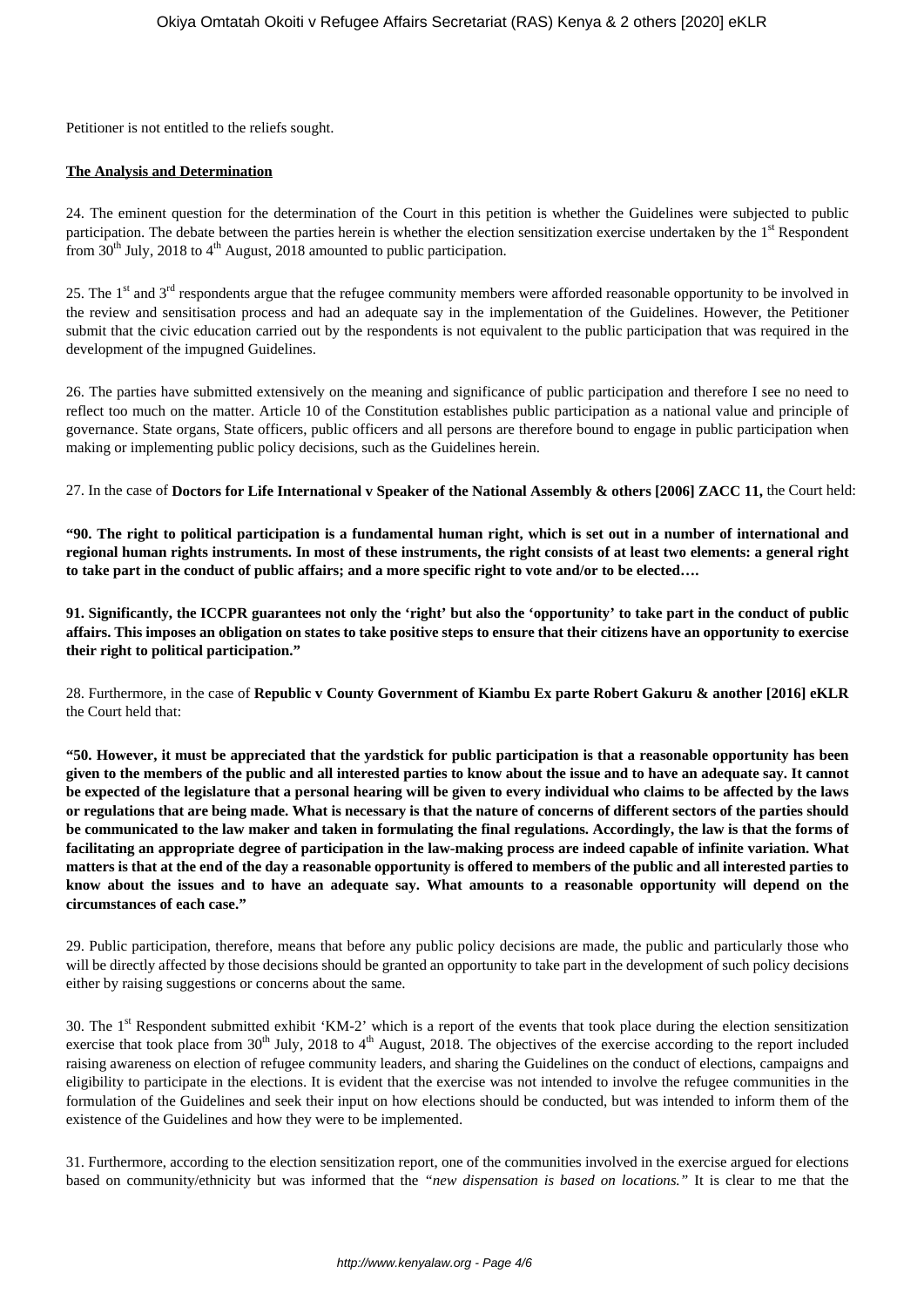intention of this exercise was not to gather input from the refugee communities to inform the development of the Guidelines, as the criticism of the community was met by the directive that the elections will be held as per the impugned Guidelines. It is apparent that the Guidelines had been finalised by the time the refugee community was being involved and any views provided by the refugee community could not have informed the generation of the document.

32. The evidence submitted by the  $1<sup>st</sup>$  Respondent does not prove that the requirements for public participation were met before and during the formulation of the impugned Guidelines and I therefore find that public participation did not happen prior to the formulation of the Guidelines. A draft of the Guidelines was not put to the public for approval. The document was done and dusted by the time the sensitisation exercise was conducted.

33. It must be noted that even where public participation takes place, it does not automatically follow that concerns expressed by the stakeholders will be incorporated in the policy or law. On this point, the Court of Appeal in **British American Tobacco Ltd v Cabinet Secretary for the Ministry of Health & 5 others [2017] eKLR** expressed itself as follows:

**"49. Public participation does not necessarily mean that the views given must prevail. It is sufficient that the views are taken into consideration together with any other factors in deciding on the legislation to be enacted."**

34. Similarly, it was postulated in **Republic v County Government of Kiambu Ex parte Robert Gakuru & another [2016] eKLR** that:

# **"54. What the Courts are saying was that whereas the views expressed by the public are not necessarily binding on the legislature due consideration must be given to them before they are dismissed. In other words public participation ought not to be taken as a mere formality for the purposes of meeting the constitutional dictate."**

35. The respondents have replied to the allegation that there was no public participation in the enactment of the Guidelines by arguing that to demand refugee elections based on ethnicity would be tantamount to eroding Kenya's national system of elections that is based on regional delimitations and not ethnic divisions. Although this may be true, this does licence the respondents to forgo procedures that are set out within the Constitution. The respondents are not bound by the views of the public but are bound to give the stakeholders an opportunity to be heard, which did not happen in this case. The essence of public participation is to imbue a sense of ownership of a policy or law. The public agency is not being told to incorporate views that may be unconstitutional or unlawful.

36. Public participation in the decisions of administrators is confirmed as a national value and principle of governance under Article 10 of the Constitution, and therefore every one would anticipate that all policy decisions and administrative actions would involve their input. By failing to hold any public forum to gauge the concerns and obtain the input of the refugee community, the respondents did infringe the legitimate expectation held by the refugees that the Guidelines governing the election of their leaders would be subjected to public participation.

37. On the alleged violation of the rights under Articles 27, 28, 29(d) and 56(a) of the Constitution, I find that the Petitioner has not supported this argument with evidence.

38. It has been determined above that the impugned Guidelines were not subjected to the input and review of the members of the refugee community before they were promulgated. The Petitioner argues that by dint of this the respondents acted *ultra vires* the Constitution and statute. I must now determine whether the lack of public participation in the legislative process renders the legislation invalid, null and void.

39. In **Okiya Omtatah Okoiti v Communications Authority of Kenya & 8 others [2018] eKLR** it was held that:

**"115. It is trite that Regulations or policy guidelines must conform to the Constitution and the statute in terms of both their content and the manner in which they are adopted. Failure to comply with manner and form requirements in enacting Regulations or policy guidelines renders the same invalid. Courts have the power to declare such Regulations or policy guidelines invalid. This Court not only has a right but also has a duty to ensure that the Regulation or guideline making processes prescribed by the Constitution and the Statute(s) is observed. And if the conditions for Regulation-making processes have not been complied with, it has the duty to say so and declare the resulting statute, regulation, policy or**